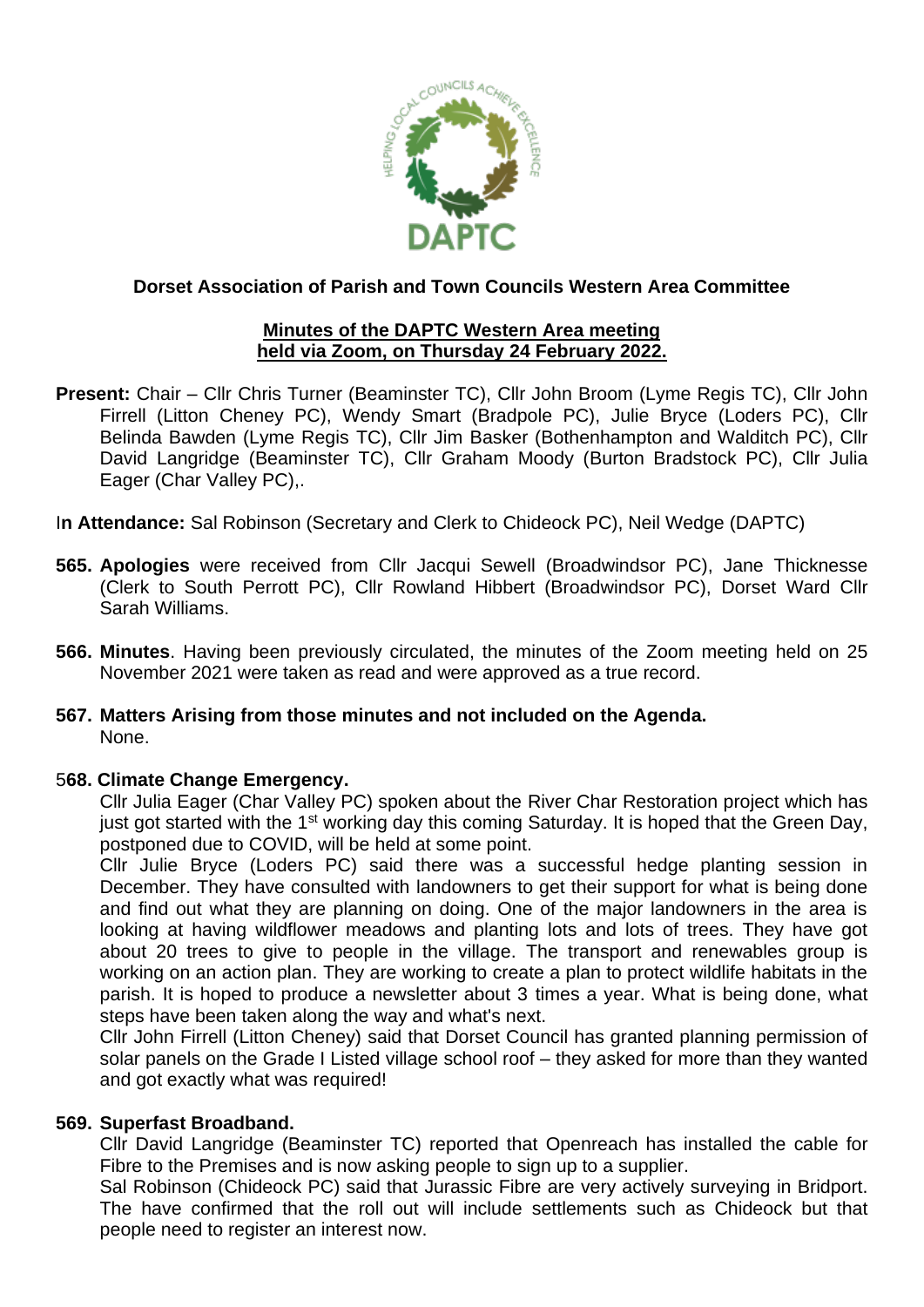

# **570. Chief Executive's Report.**

• Governance Review. The accepted draft proposals have been published by Dorset Council. A twelve-week public consultation starts on 28 February. The final recommendations following the consultation will go to Dorset Council for resolution on 14th of July.

Some concerns are being raised regarding parishes which may cease to exist  $-$  e.g. what happens to the Clerk? What is the point of carrying on till May 2024?

- Local Plan. Neil is trying to get an update regarding the Local Plan progress the virtual event which was scheduled for January was cancelled, no reason given.
- Planning. The backlog in validating planning applications has eased. Neil is trying to get Planning to hold a virtual event on what is happening.
- DAPTC is keeping a watchful eye on the government's "levelling up" agenda.
- DAPTC continues to lobby for parish councils to have the option, in certain circumstances, to meet virtually.

Sal Robinson (Chideock PC) said that councils are no longer informed of determinations, which is a significant problem. Neil said he would follow this up, along with several other issues about the planning process.

#### **571. Reports from Parish and Town Council representatives.**

# • **Chideock PC.**

- $\triangleright$  Governance Review Chideock asked for 2 changes. On has been agreed, the other affects a Ward Boundary so the Boundary Commission has to be involved.
- ➢ Councillors had a useful virtual meeting with Ben Hanson, National Highways, on 24 February. This is the first meeting for 3 years.
- ➢ A member of the public, with council support, has submitted information to Dorset Council calling for a safe all-weather all-purpose path linking Chideock to Bridport.
- ➢ Bristol University is conducting a study of particulate matter pollution in Chideock. Preliminary results are being validated and stakeholders informed.

# • **Char Valley PC.**

- ➢ There are 3 vacancies, and a new Chair will be needed in April. There is one person interested in becoming a councillor.
- ➢ Various working parties have been set up to reduce the Chair's workload.

# • **Burton Bradstock PC.**

- $\triangleright$  The council is operating with a "revolving chair", with a councillor taking the chair for a couple of months, which is working well.
- ➢ The Parochial Church Council has asked the Parish Council to purchase additional burial space as the cemetery is running out of space. There is other land but the PCC don't want to use it. Neil asked for an email giving details and he will see if other parishes can help.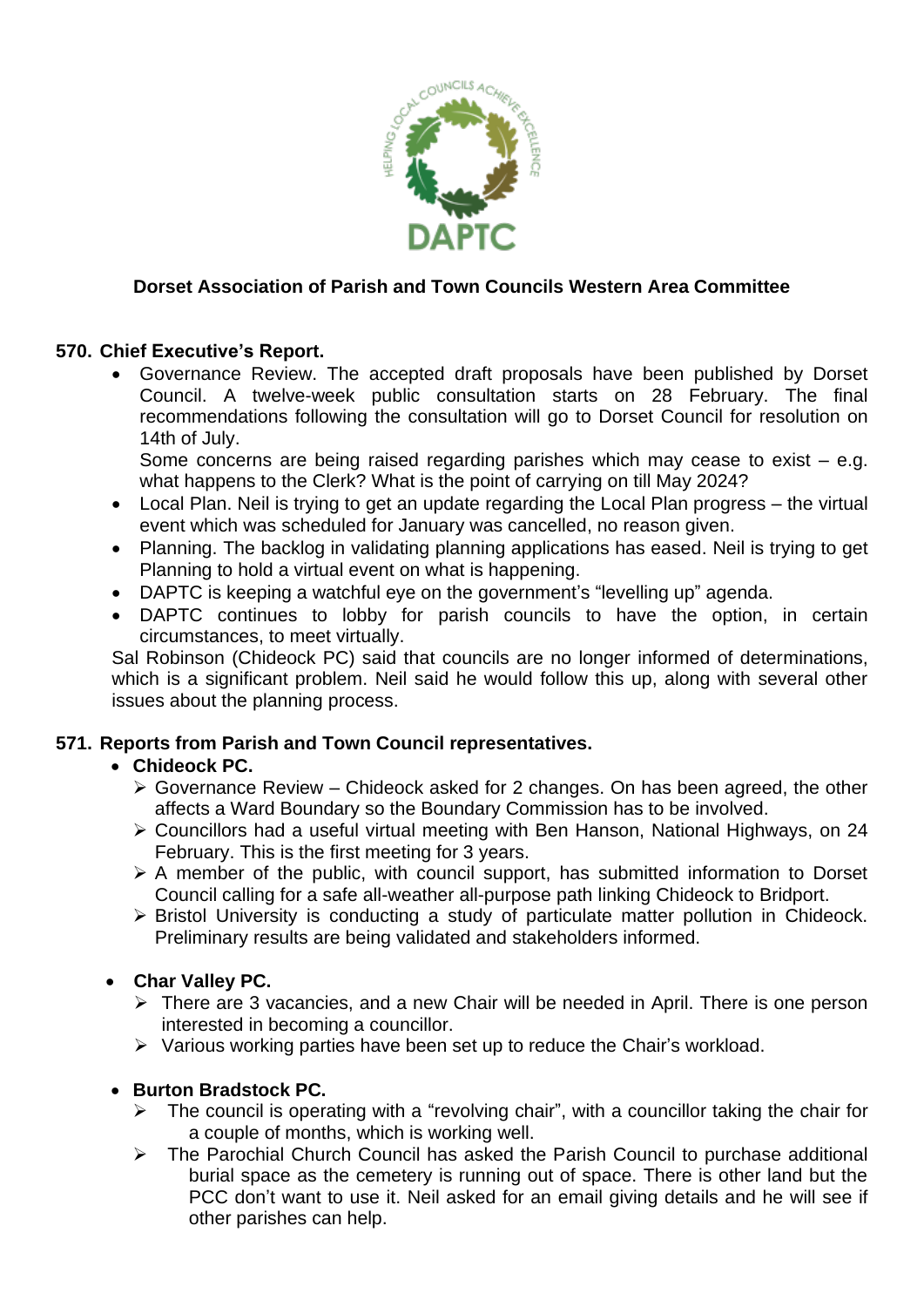

➢ Chris Turner raised a concern about a "revolving chair". Neil said that though unusual it is not unheard of.

# • **Loders PC**

- ➢ The PC has a burial ground. There is also a churchyard but only certain people can be buried there.
- ➢ Governance Review requested that 2 houses in Shipton Gorge village but Loders Parish be moved to Shipton George Parish; again this involves a Ward Boundary.
- ➢ They hope to discuss the Glover Report consultation soon.
- $\geq 2$  of the 3 vacancies have been filled by co-option.

#### • **Bradpole PC.**

- $\triangleright$  They are investigating installing a "fitness trail".
- ➢ The swings at Pageants Field are end of life and being replaced.
- ➢ Dorset Council has been asked to look into installing a footway on part of the route from Caley Way to the village shop – there is a section without one.
- ➢ Governance Review Bradpole PC is very disappointed that Dorset Council has agreed with Bridport's proposal, which would mean the end of Allington, Bradpole and Bothenhampton and Walditch parish councils.

# • **Beaminster TC.**

- ➢ The local pharmacy hired rooms in the town hall so as to be able to run COVID vaccination clinics.
- ➢ A request has gone out for volunteers to come forward for co-option to fill a casual vacancy.
- ➢ The local church has an area for burial of ashes. The TC has a cemetery area at the old church which they maintain.
- $\triangleright$  There seem to be a lot of small planning applications for Parnum House there is some concern that there is no overall development plan.

# • **Lyme Regis TC.**

- ➢ RIP Sam Williams, a serving councillor with 50 years' service. 10 electors have requested an election.
- ➢ Daryl Turner has resigned as Ward Councillor an election will be held. Hopefully both elections will be on the same day.
- ➢ New traffic lights have been installed for the single lane section of road st the bottom of town.
- ➢ The window on the Guildhall, which kept being hit by vehicles, has been cut back.
- ➢ Face to face council meetings are back in the Guildhall.
- $\triangleright$  Lots of trees are being planted for the Queen's Platinum Jubilee.
- ➢ The BBC Big Band is coming to Lyme on Sunday 5 June as part of a busy weekend of events for the Queen's Jubilee celebrations.